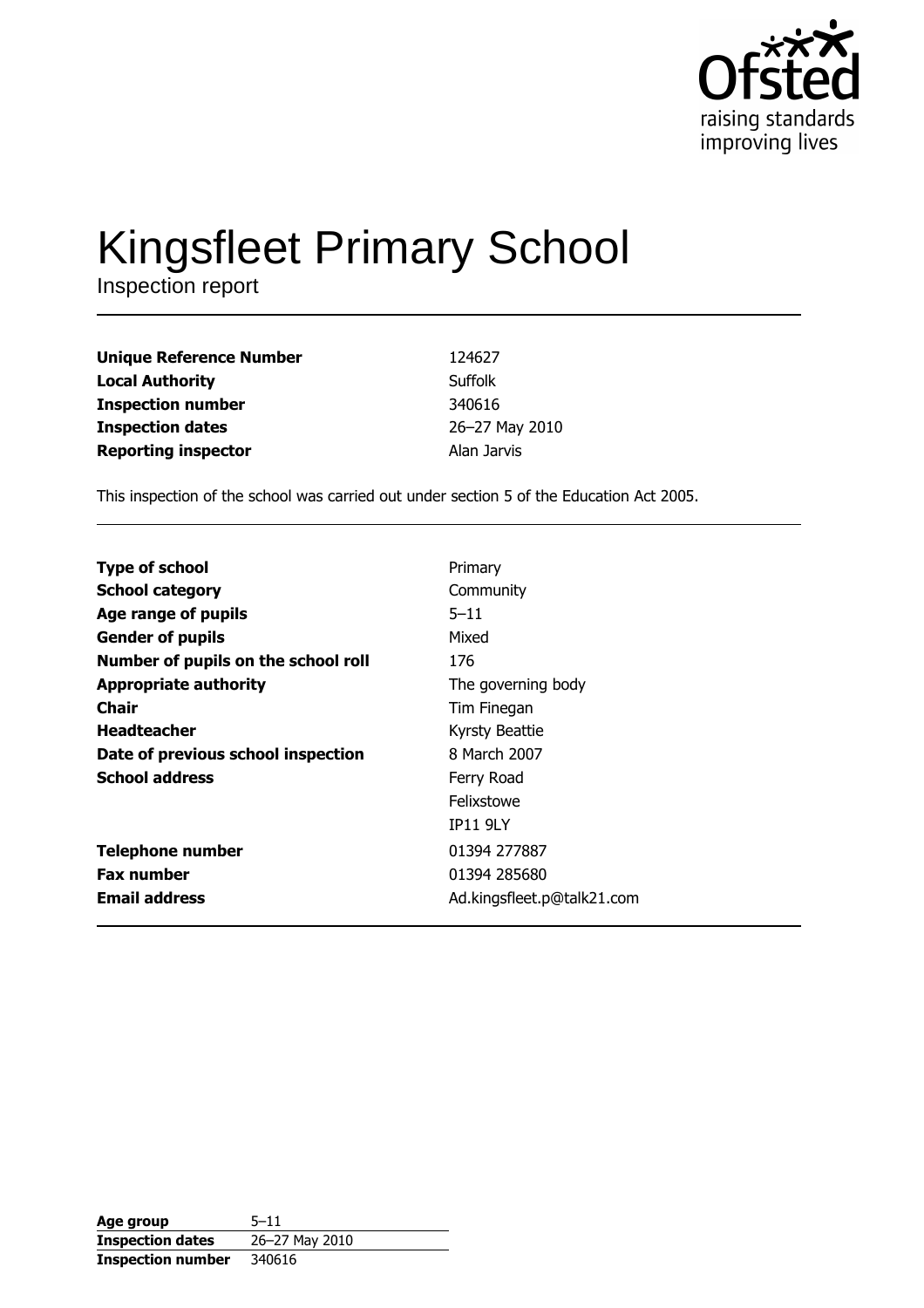The Office for Standards in Education, Children's Services and Skills (Ofsted) regulates and inspects to achieve excellence in the care of children and young people, and in education and skills for learners of all ages. It regulates and inspects childcare and children's social care, and inspects the Children and Family Court Advisory Support Service (Cafcass), schools, colleges, initial teacher training, work-based learning and skills training, adult and community learning, and education and training in prisons and other secure establishments. It rates council children's services, and inspects services for looked after children, safequarding and child protection.

Further copies of this report are obtainable from the school. Under the Education Act 2005, the school must provide a copy of this report free of charge to certain categories of people. A charge not exceeding the full cost of reproduction may be made for any other copies supplied.

If you would like a copy of this document in a different format, such as large print or Braille, please telephone 08456 404045, or email enquiries@ofsted.gov.uk.

You may copy all or parts of this document for non-commercial educational purposes, as long as you give details of the source and date of publication and do not alter the documentation in any way.

Royal Exchange Buildings St Ann's Square Manchester M2 7LA T: 08456 404045 Textphone: 0161 618 8524 E: enquiries@ofsted.gov.uk W: www.ofsted.gov.uk © Crown copyright 2010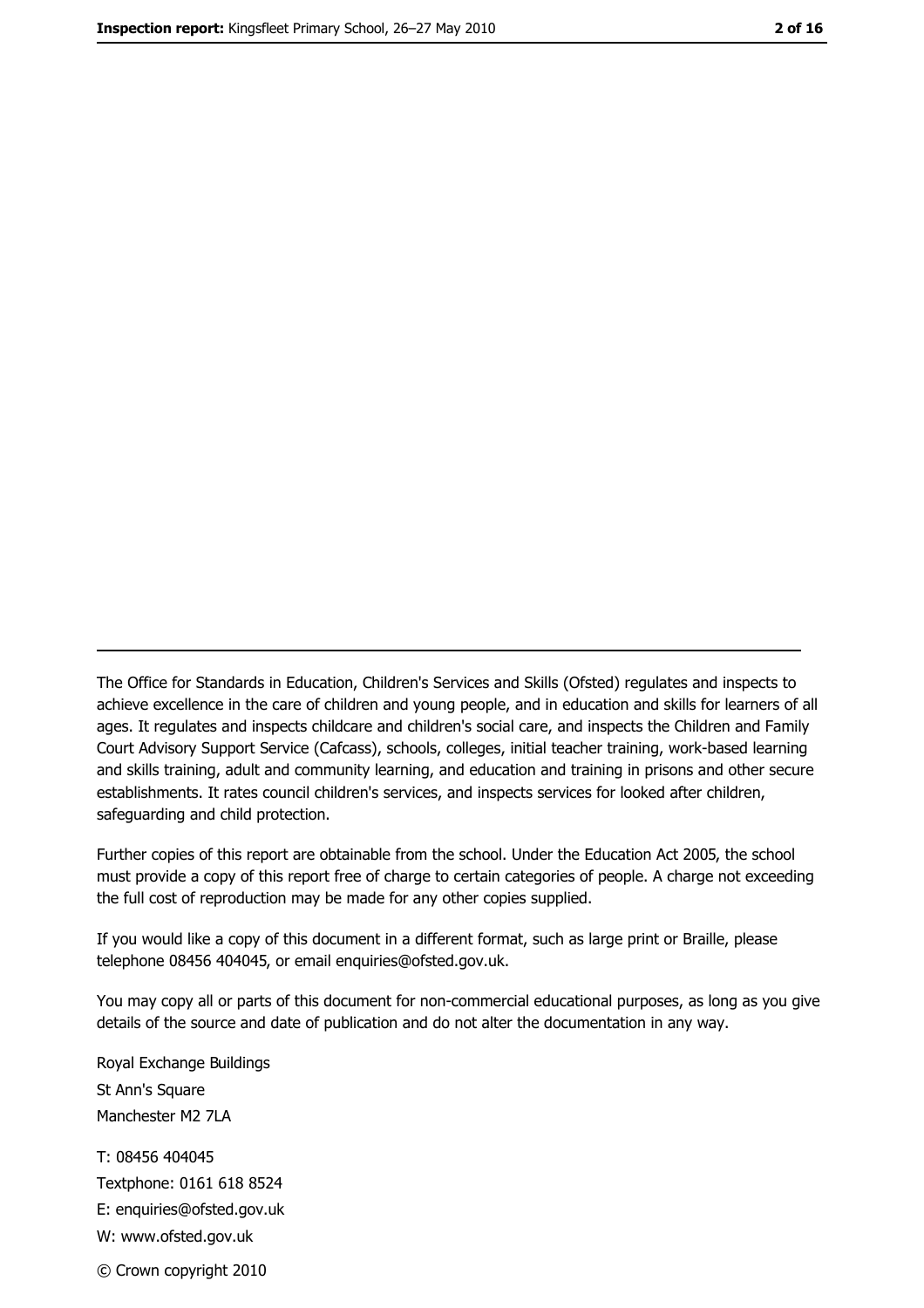# **Introduction**

This inspection was carried out by three additional inspectors. Inspectors

observed 10 teachers in 15 classroom visits. Meetings were held with governors,  $\blacksquare$ the headteacher and a number of staff responsible for key areas of the school's work. Inspectors looked at planning, minutes of meetings, other documentation including that relating to safeguarding, pupils' learning and progress records. Several informal discussions were held with parents and carers. Ouestionnaires returned by 60 parents and carers, 86 pupils and 16 members of staff were analysed.

The inspection team reviewed many aspects of the school's work. It looked in detail at the following:

- the extent of improvement in attainment and progress in each key stage  $\blacksquare$
- how well the curriculum provides imaginative opportunities for learning  $\blacksquare$
- pupils' views and understanding of communities, cultures and societies other than  $\blacksquare$ their own
- the extent to which the senior leadership team and governors have improved their  $\blacksquare$ effectiveness.

# Information about the school

This school is smaller than average. The large majority of pupils are White British with only a small number coming from minority ethnic backgrounds. Around one in ten pupils have special educational needs and/or disabilities which is below average. Most commonly these pupils have support for their specific learning or autistic spectrum disorder needs. The school has achieved Healthy Schools status and the Active Mark award.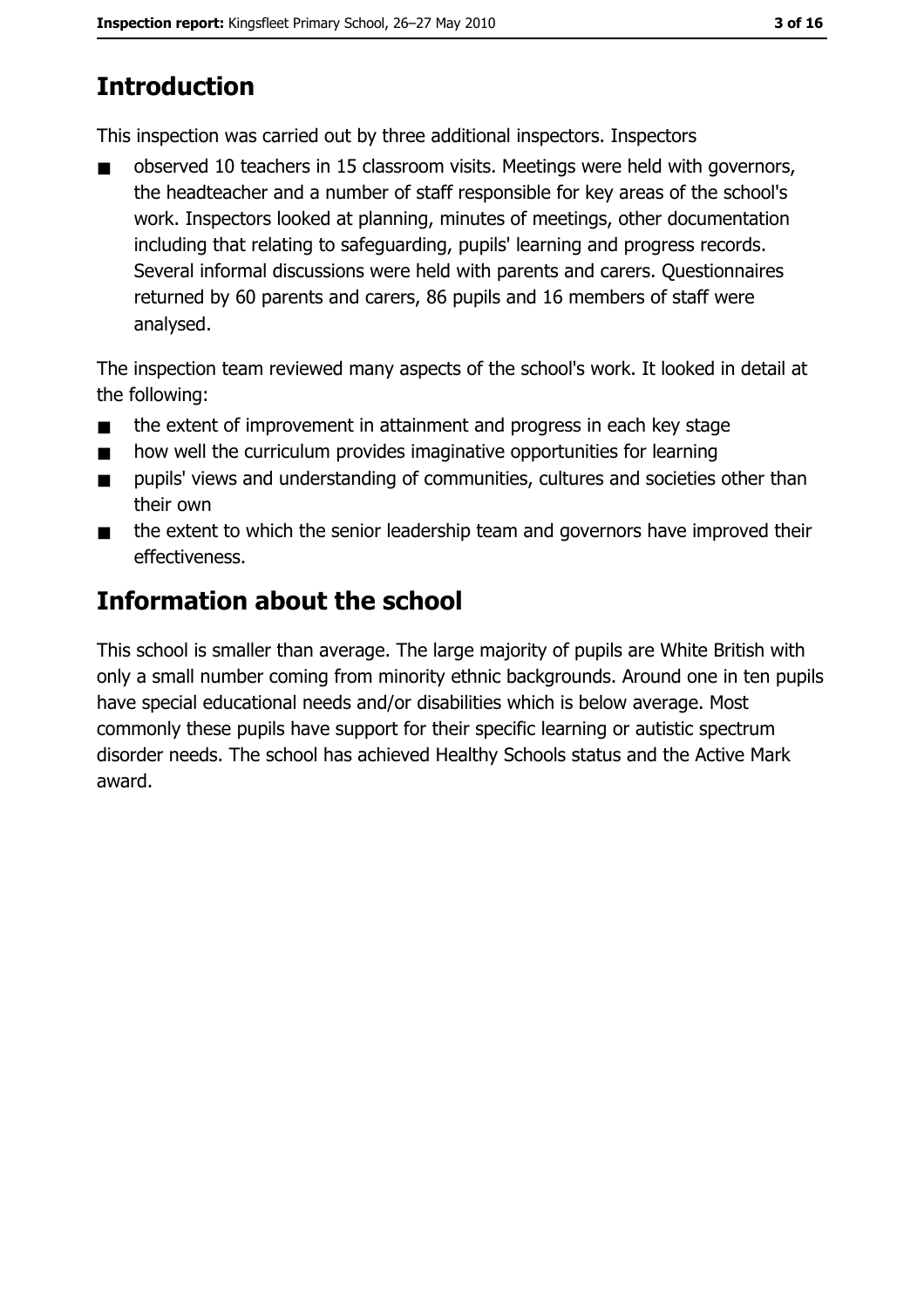# **Inspection judgements**

## Overall effectiveness: how good is the school?

#### The school's capacity for sustained improvement

## **Main findings**

Pupils are happy and keen to come to this good school which has improved its effectiveness since the last inspection. Attainment is rising. All groups of pupils make good progress throughout the school. From a starting point which is in line with that expected for their age, children in the Reception class make good progress. They start Year 1 mostly working at levels above those expected across all areas of learning. Attainment in reading, writing and mathematics in Year 2 has improved and is above average. Current attainment in Year 6 is much improved and above average in English, mathematics and science.

At the time of the last inspection, the staff undertook a complete review of how pupils were taught and the curriculum they received as it was felt that neither was good enough. Decisive action was taken to provide better training for staff, introduce new teaching methods and ensure that the curriculum provided more stimulating and engaging activities. This has paid off. The consistently good teaching and well tailored curriculum are the key reasons why pupils make good academic progress and develop well as individuals. Inconsistencies in marking, the degree with which pupils are encouraged to learn independently and the sharpness with which teachers identify what pupils of different abilities are expected to learn limit attainment being even higher. While there are already many good links established between literacy, numeracy, information and communication technology (ICT) and other subjects, there are missed opportunities to develop these in some topics.

Pupils' personal development is good because staff care for pupils well and the good enrichment of a curriculum which is well tailored to their interests. Pupils are punctual to school. Attendance is above average and rising. Pupils rightly say they feel safe in school and can point to many examples of how they keep themselves safe in different situations. Good links with sporting partnerships and other schools help pupils develop a keenness for trying out new sporting activities. Many take effective action to eat healthily and know the benefits of doing so. Inspectors looked at behaviour very carefully, as some parents and carers expressed reservations. Behaviour in class and around the school is invariably good and sometimes excellent. Pupils obey the school's very clear code of conduct and say, 'Instances of poor behaviour are rare!' The few instances each term where behaviour falls below pupils' very high expectations are dealt with effectively.

The governors have improved their effectiveness and provide the school with good support and challenge. Although not enough has been done to fully embed links with parents and carers, they have taken good steps to improve communications with them and encouraged them to become more involved in school life. While they have ensured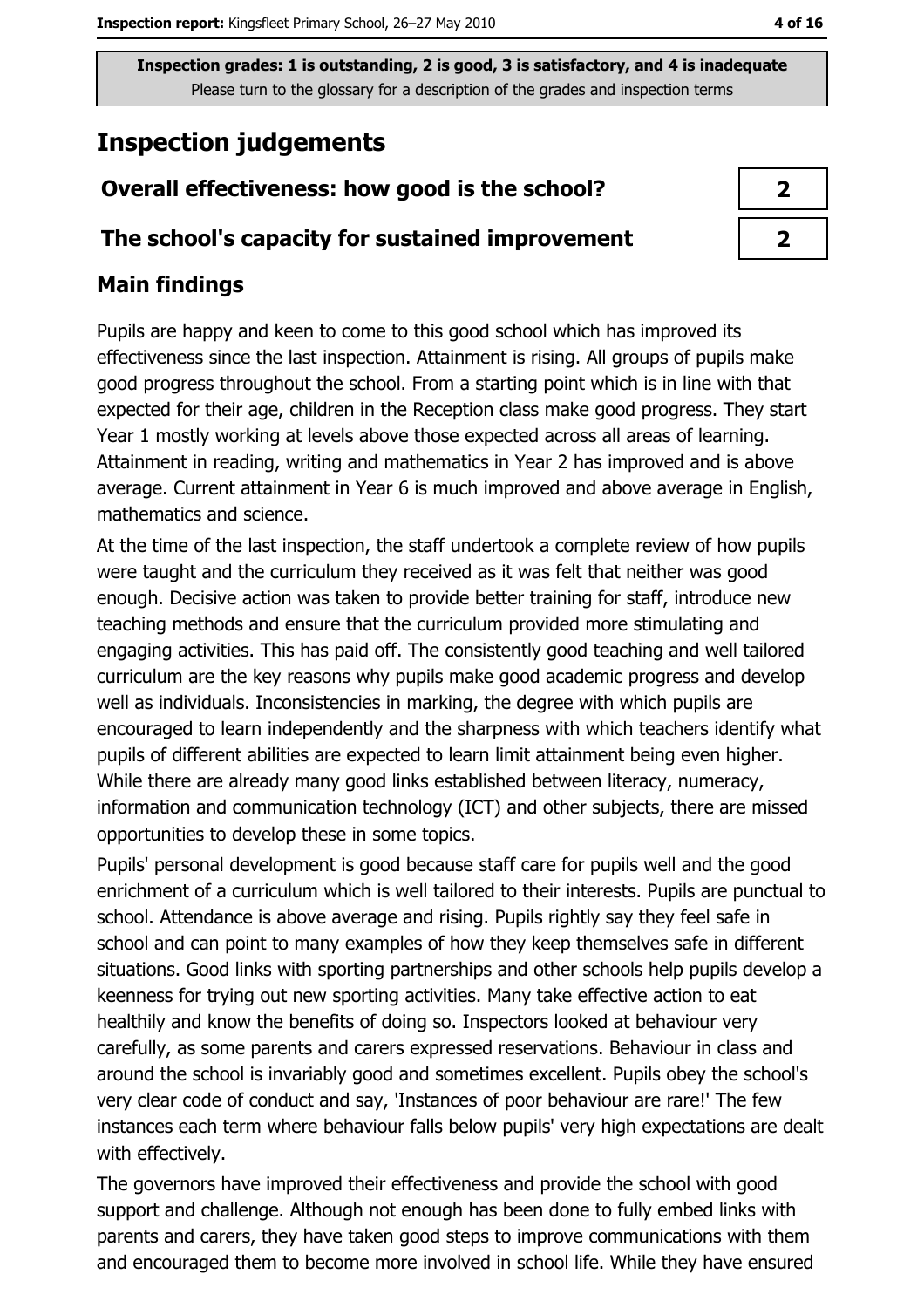community cohesion is well developed within the locality, this is more limited wider afield. This is because opportunities are lost to develop provision through assemblies and the curriculum and there are no established links with other schools in contrasting locations. This is reflected in pupils' limited knowledge and understanding of how people from other cultures lead their lives in the United Kingdom and in other countries. Self-evaluation is good. The school has a clear knowledge of its strengths and areas for further improvement. A good and well prioritised development plan, together with ambitious target-setting, is helping to drive improvements forward. The rising attainment and improvements in teaching, the curriculum and care all reflect the school's good capacity for further improvement.

## What does the school need to do to improve further?

- Further raise attainment in English, mathematics and science, by:  $\blacksquare$ 
	- $\frac{1}{2}$ allocating sufficient time in all classes for pupils to learn independently
	- ensuring the success criteria for learning fully challenge pupils of all abilities  $\equiv$
	- ensuring marking consistently pinpoints areas for improvement  $\overline{\phantom{0}}$
	- fully strengthening links between literacy, numeracy, ICT and other subjects.
- By September 2011, ensure pupils have a good understanding of a variety of communities and cultures within the United Kingdom and internationally, by:
	- ensuring the themes covered in assemblies develop a strong cultural awareness
	- developing new topics with a strong cultural dimension  $\equiv$
	- seeking a link with a school in a more diverse community.

#### **Outcomes for individuals and groups of pupils**

Attainment has been rising in the national assessments at the end of Year 2 and has been above average for the past three years. At Year 6, there is a different picture. Typically, attainment has been average. This masks the fact that, over recent years, pupils' progress was accelerating and they were overcoming a legacy of past underachievement caused by previous staffing difficulties. The current Year 6 has had a more stable education. The good progress they have made in Years 3 to 6 is reflected in their above average attainment in English, mathematics and science. Attainment in Years 3, 4 and 5 is also above average. The good progress these pupils are making indicates that they are on track to meet their challenging targets.

Test data sometimes shows that boys and girls do not always perform at the same rate. However, the school's tracking data and observations show that this difference is not marked nor does it follow any long-term pattern. Pupils with special educational needs and/or disabilities make the same good progress as other pupils because of the good support that is provided for them.

Various types of good learning were seen. For example, in a calm lesson, Year 4 pupils were thinking creatively about optimists and pessimists, taking turns to put their points

 $\overline{\mathbf{2}}$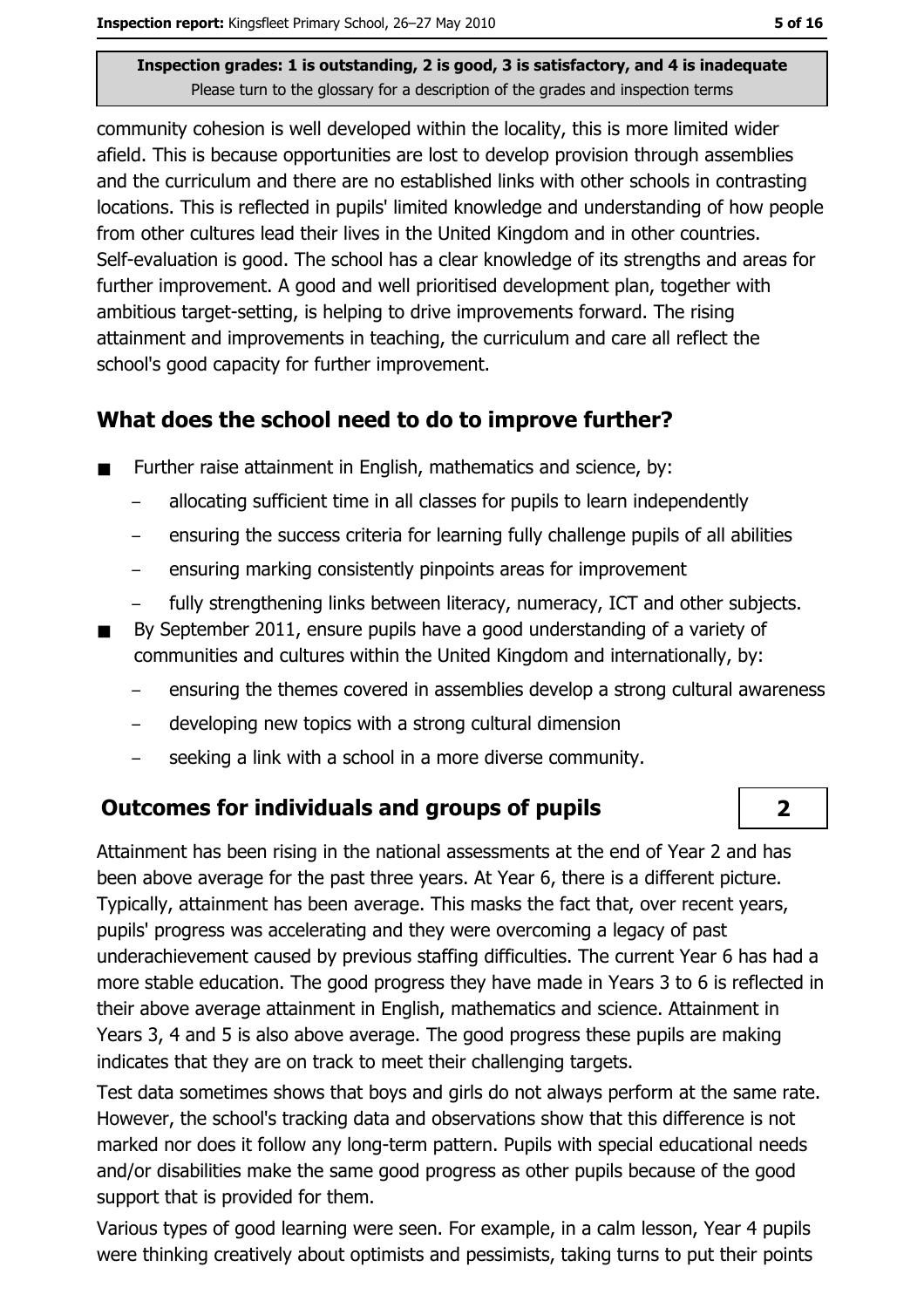of view and listening intently to other pupils' opinions. In a Year 1 and 2 lesson, pupils were very active. They applied themselves diligently when comparing Iceland with Felixstowe in building a model volcano and writing a postcard to 'Barnaby Bear' to explain what he might see if he visited their town.

Pupils make a good contribution to their community by raising money for local charities, being involved in the local youth forum and helping in school as librarians and play pals. The school council is active but not enough opportunities are provided for them to initiate projects to help improve the school. Pupils overall spiritual, moral, social and cultural development is good although they have a less well developed appreciation of cultures beyond their own. Their well developed basic skills and above average attendance means they are well equipped for the next stage of their education.

These are the grades for pupils' outcomes

| Pupils' achievement and the extent to which they enjoy their learning                                                     |                         |
|---------------------------------------------------------------------------------------------------------------------------|-------------------------|
| Taking into account:<br>Pupils' attainment <sup>1</sup>                                                                   | $\overline{2}$          |
| The quality of pupils' learning and their progress                                                                        | 2                       |
| The quality of learning for pupils with special educational needs and/or<br>disabilities and their progress               | $\overline{2}$          |
| The extent to which pupils feel safe                                                                                      | $\overline{\mathbf{2}}$ |
| <b>Pupils' behaviour</b>                                                                                                  | $\overline{\mathbf{2}}$ |
| The extent to which pupils adopt healthy lifestyles                                                                       | $\overline{2}$          |
| The extent to which pupils contribute to the school and wider community                                                   |                         |
| The extent to which pupils develop workplace and other skills that will<br>contribute to their future economic well-being | $\mathbf{2}$            |
| Taking into account:<br>Pupils' attendance <sup>1</sup>                                                                   | 2                       |
| The extent of pupils' spiritual, moral, social and cultural development                                                   | $\mathbf{2}$            |

## How effective is the provision?

Teachers provide interesting activities for pupils and pitch learning well. Across subjects, lesson objectives and success criteria are shared and give pupils a clear idea of what they are going to learn and what the teacher expects them to have achieved by the end

The grades for attainment and attendance are: 1 is high; 2 is above average; 3 is broadly average; and 4 is low.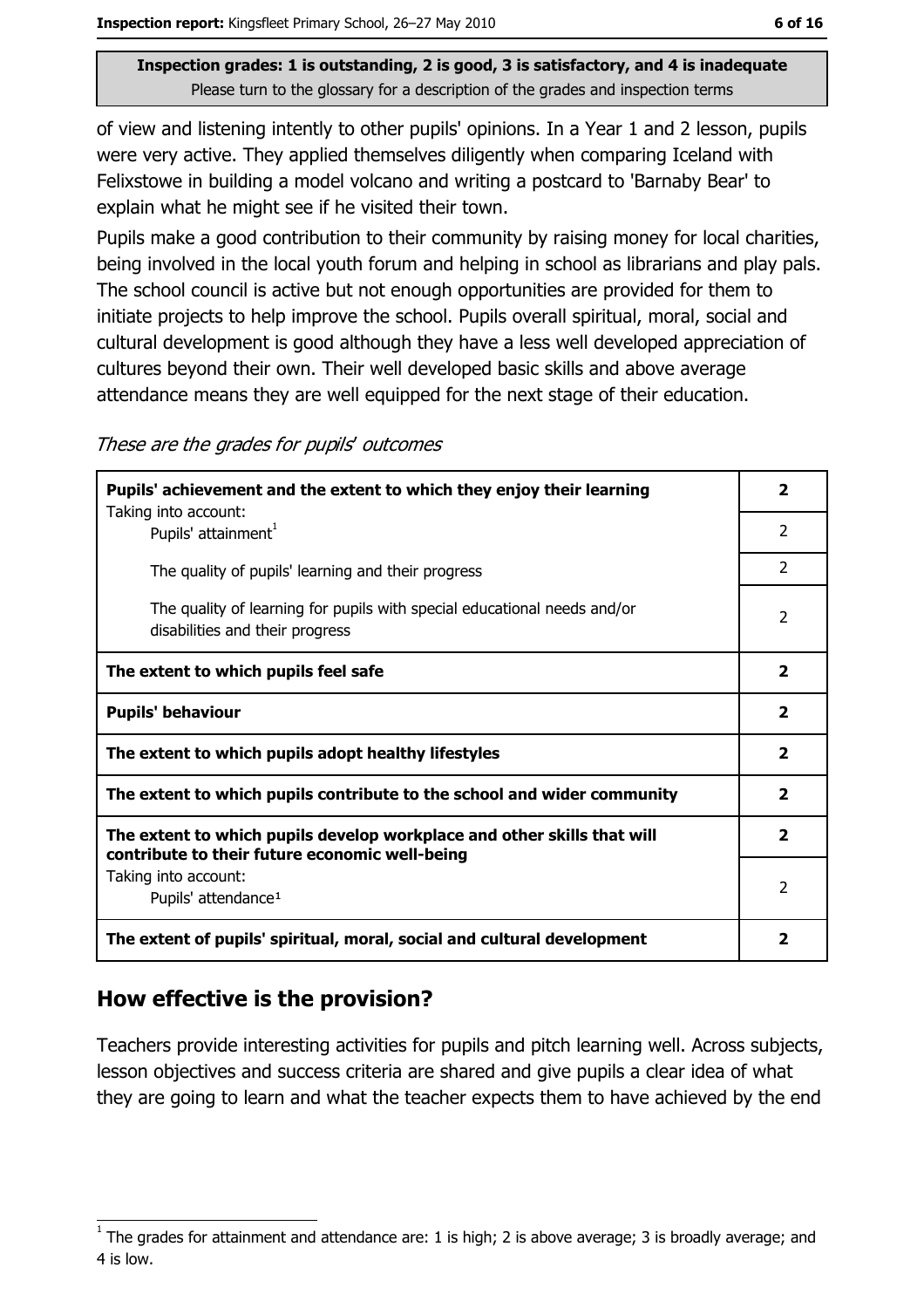of the lesson. In the very best lessons, extra zest is added to learning through the activities and success criteria being finely tailored to the needs of individual pupils, while in others this sharpness is lacking. In a few lessons, learning slows because pupils have to listen to the teacher for too long at the expense of learning independently. Teachers maintain a good dialogue with pupils in lessons which ensure that they stay on task and sustain good progress. Pupils are provided with good oral feedback on how well they are doing and how to improve. Marking is regular and most gives good guidance to pupils on how they can improve their work. Sometimes, however, opportunities are missed to pinpoint pupils' next steps in learning.

Undertaking research into the architecture of Norman Foster and learning new French vocabulary to play out a role play situation were just two of the interesting activities which abound in curriculum. Trips out and visitors to school help pupils develop their personal skills well and considerably enrich their life experiences. Pupils particularly like the sporting clubs on offer, such as netball, karate, judo and the funky dance pop clubs, and the craft club is also very popular. Pupils regularly use ICT and are encouraged to put their work on the school's online virtual learning environment. Good literacy, mathematical and ICT links were seen in pupils' topic work on the Vikings but were less in evidence in other topic work.

Pupils are known as individuals and staff care for them well. Rigorous steps have been taken to improve attendance but they have not been fully effective in discouraging unauthorised absence caused by a few parents and carers taking their children on holiday during term time. Good quality advice and support is made available when pupils transfer to secondary school. The school takes good care of its vulnerable pupils and those with special educational needs and/or disabilities. Effective links with outside agencies help to diagnose pupils' individual needs and ensure that the right level of support is provided.

| The quality of teaching                                                                                    |   |
|------------------------------------------------------------------------------------------------------------|---|
| Taking into account:<br>The use of assessment to support learning                                          |   |
| The extent to which the curriculum meets pupils' needs, including, where<br>relevant, through partnerships | 2 |
| The effectiveness of care, guidance and support                                                            |   |

These are the grades for the quality of provision

#### How effective are leadership and management?

The headteacher has galvanised the work of leaders and managers at all levels. Through teamwork and professional support, she has channelled their efforts to good effect. The impact is seen in the improvements in all aspects of provision and in rising attainment. Good use of performance data has ensured that all groups of pupils make equally good progress in each year and pupils from all backgrounds are included in all aspects of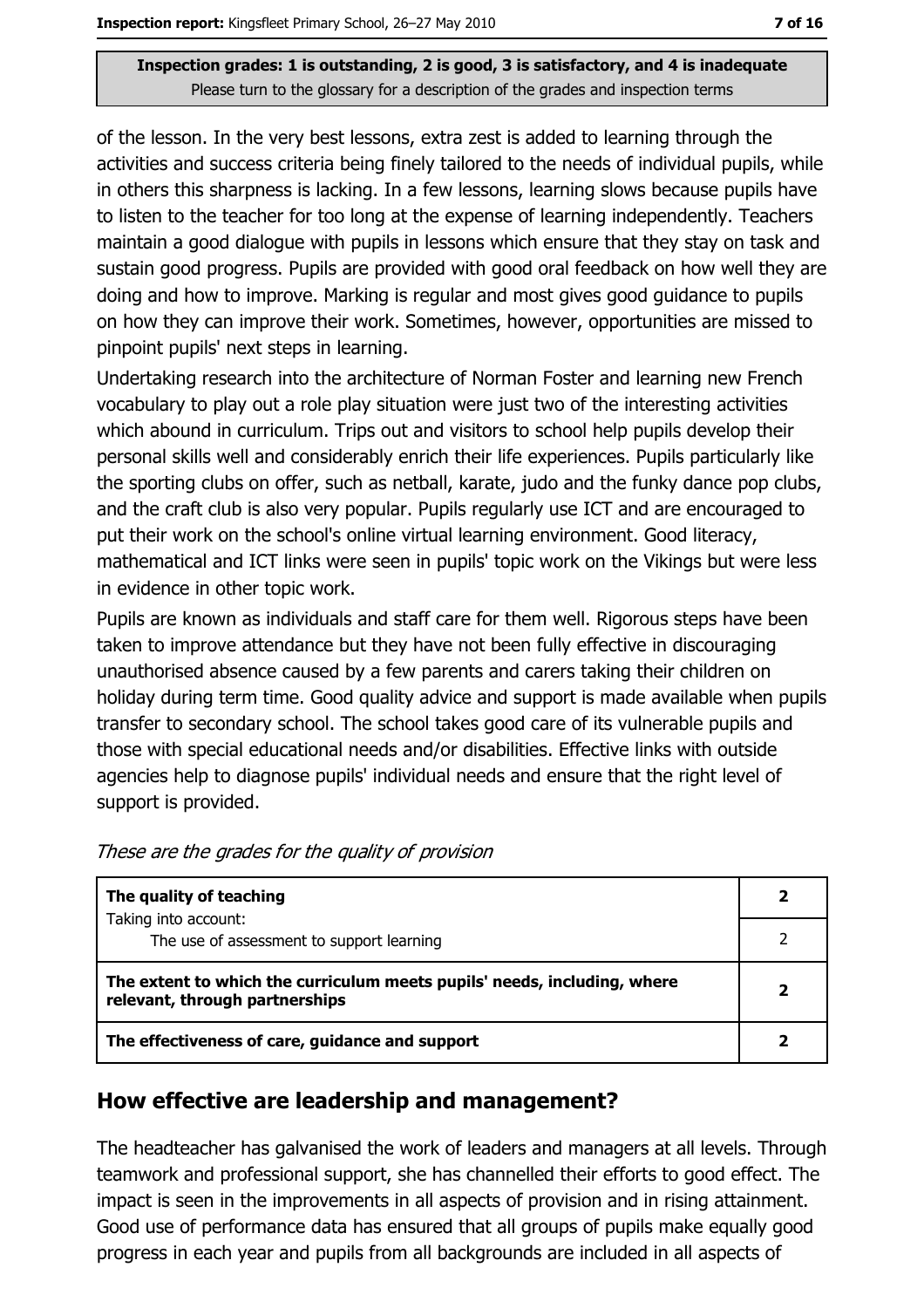school life. Regular lesson observations and learning walks are effective in helping teachers identify their strengths and areas where teaching could be stronger. The impact of this is not as incisive as it might be because opportunities are missed to iron out inconsistencies by identifying sharp targets for improvement and following these up on subsequent occasions.

The governing body has improved its effectiveness through good quality training and gaining new members with important skills and a fresh eye. In addition, regular visits to school have helped them gain a good understanding of how well developments are proceeding. The establishment of a parent forum, regular surveys of parental views, newsletters and the ability of parents and carers to contact class teachers through the school's virtual learning environment has considerably improved two-way communication. This has helped the governing body to tackle developments parents and carers would like to see and helped them to become more involved in their children's learning. Safeguarding procedures are robust, updated regularly and known by all. However, the review of procedures does not take full account of the views of parents, carers and pupils. The governing body are committed to further developing community cohesion and have included within the current school improvement plan a priority to extend the school's work with other communities in contrasting situations to that found locally.

| The effectiveness of leadership and management in embedding ambition and<br>driving improvement                                                                     | 2                       |
|---------------------------------------------------------------------------------------------------------------------------------------------------------------------|-------------------------|
| Taking into account:<br>The leadership and management of teaching and learning                                                                                      | 2                       |
| The effectiveness of the governing body in challenging and supporting the<br>school so that weaknesses are tackled decisively and statutory responsibilities<br>met | $\overline{2}$          |
| The effectiveness of the school's engagement with parents and carers                                                                                                | $\mathbf{2}$            |
| The effectiveness of partnerships in promoting learning and well-being                                                                                              | 2                       |
| The effectiveness with which the school promotes equality of opportunity and<br>tackles discrimination                                                              | $\overline{\mathbf{2}}$ |
| The effectiveness of safeguarding procedures                                                                                                                        | $\mathbf{2}$            |
| The effectiveness with which the school promotes community cohesion                                                                                                 | 3                       |
| The effectiveness with which the school deploys resources to achieve<br>value for money                                                                             | $\overline{\mathbf{2}}$ |

These are the grades for leadership and management

## **Early Years Foundation Stage**

Children make good progress in Reception because of good teaching. They join Year 1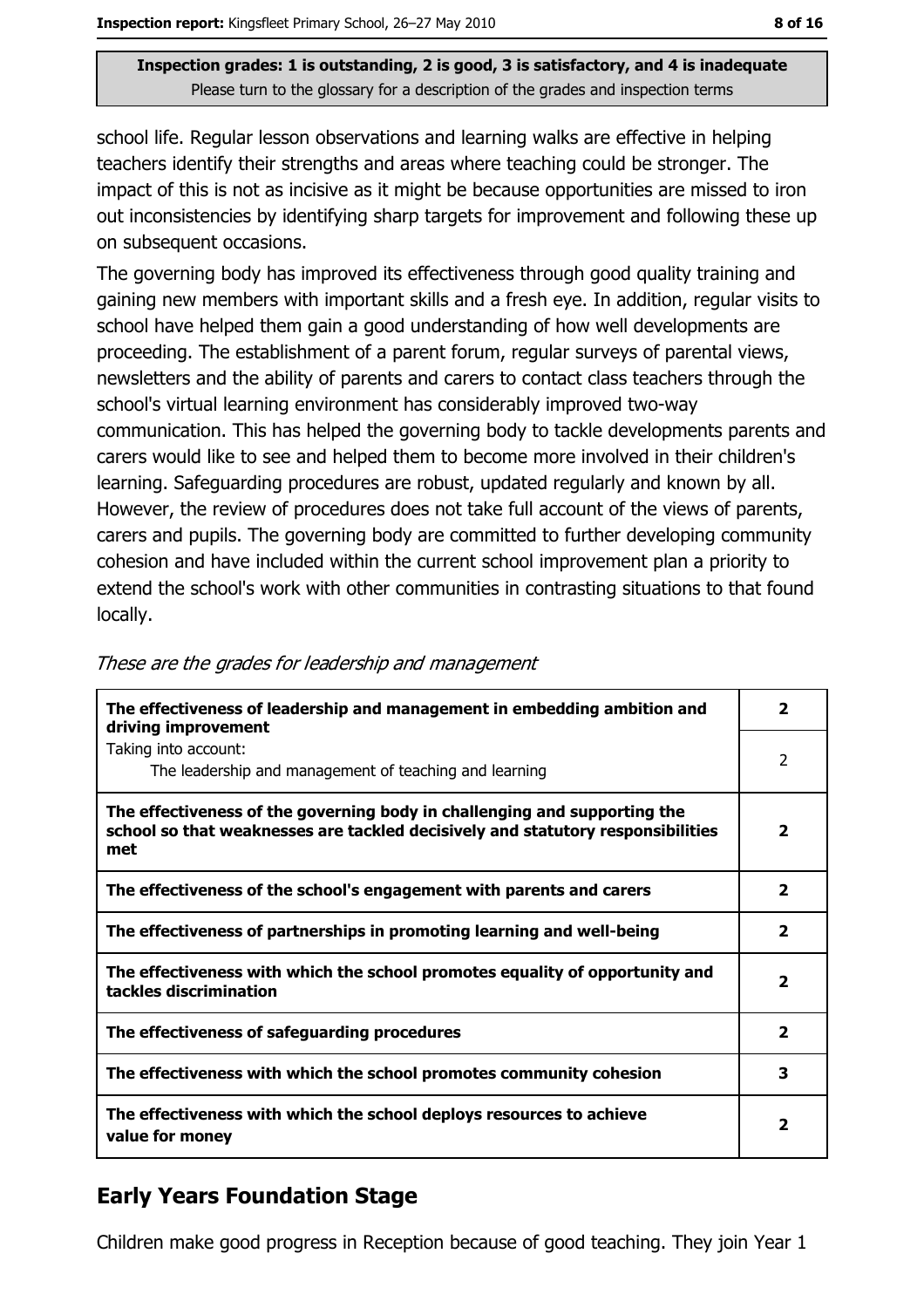with levels above those expected for their age. A significant number make particularly good progress in developing their early numeracy skills and almost all have well developed personal and social skills. These skills were particularly evident in an open session where children played well together in different role play activities. Children enjoy their learning and behave well because activities are engaging and interesting and provide a good level of challenge. This was well illustrated in a session about money where some confidently added up coins while others were still in the process of recognising different coins and their values. Teaching is well structured and sufficiently varied and challenging to meet the needs of children who enter full-time education at different points in the year. Learning activities provide an effective mix of lessons led by the teacher, sometimes jointly with Year 1 pupils, and more open activities initiated by the children. Children have good opportunities for regular physical activity in exercises at the start of morning and afternoon sessions. Children's progress is carefully recorded by the teacher and learning assistant through regular assessment. Accommodation and resources are sufficient to facilitate the full range of learning, although a lack of storage space makes the inside area look cluttered on occasion. Leadership and management are particularly good in terms of the strong links with parents and carers and very good liaison with pre-school groups to carefully identify the needs of each new intake.

| <b>Overall effectiveness of the Early Years Foundation Stage</b>                             |   |
|----------------------------------------------------------------------------------------------|---|
| Taking into account:<br>Outcomes for children in the Early Years Foundation Stage            |   |
| The quality of provision in the Early Years Foundation Stage                                 |   |
| The effectiveness of leadership and management of the Early Years<br><b>Foundation Stage</b> | າ |

These are the grades for the Early Years Foundation Stage

#### **Views of parents and carers**

The school's own recent survey of parental views showed a much more positive response than the inspection questionnaire. Nearly all of the parents and carers who returned the questionnaire agreed that their children enjoy coming to school, they are safe and they are kept well informed about how well their children are doing. Several had concerns about teaching and the progress pupils' make. The inspectors saw good teaching and pupils making good progress in all years. Others thought their children were not prepared well enough for the future. The inspectors found that pupils' good attendance and their above average basic skills prepare them well for their next stage of education. Some indicated the school did not take account of their concerns or suggestions. The governing body has worked hard on this and has a six-point plan of action drawn up after a recent consultation. While a minority of parents perceived that the school was not well led and managed, the inspectors judged leadership and management to be good. This can be seen by the many improvements made over the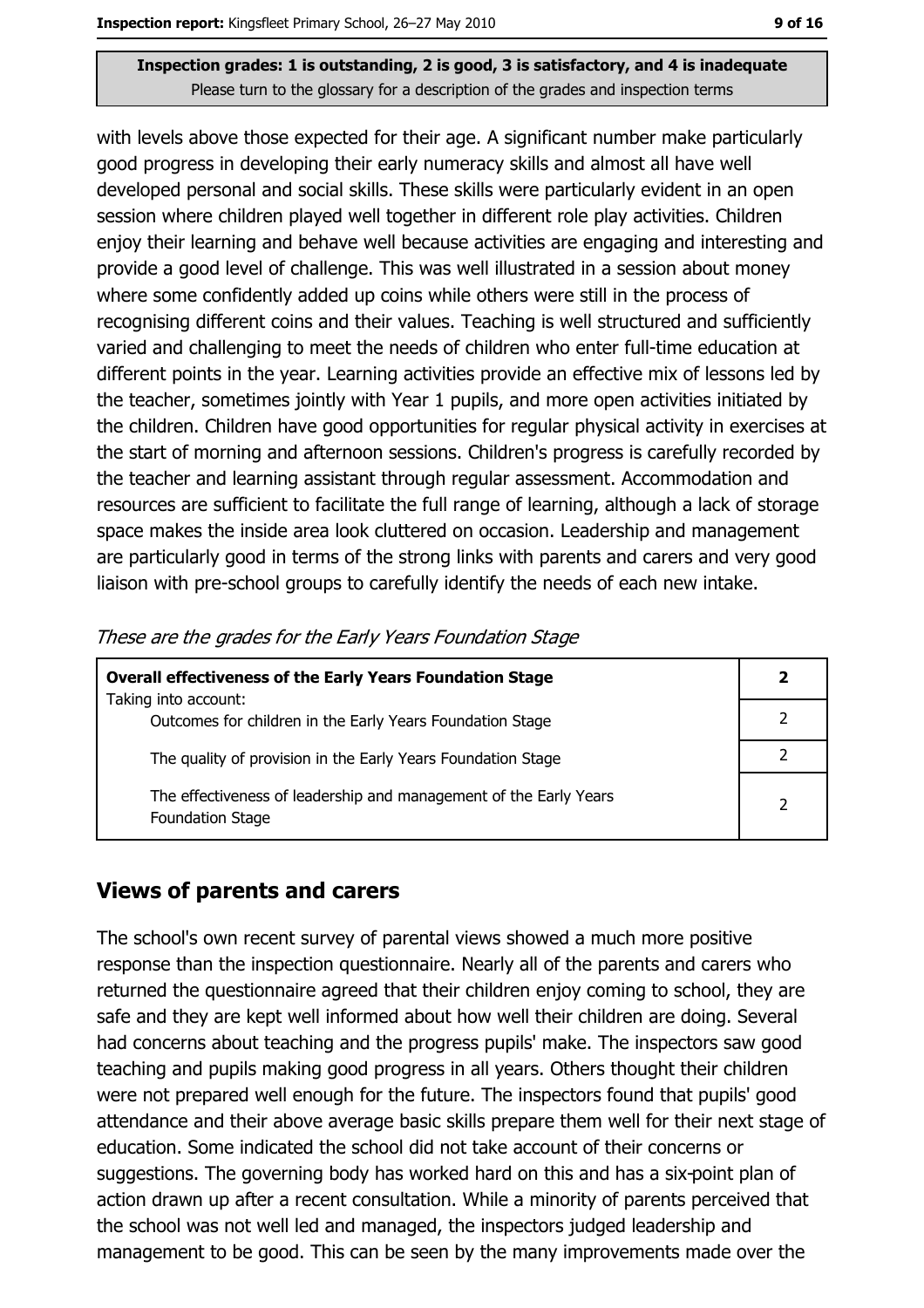last three years and the judgement that the school has improved its effectiveness from satisfactory to good. Behaviour was of most concern to some parents. The inspectors found this to be good.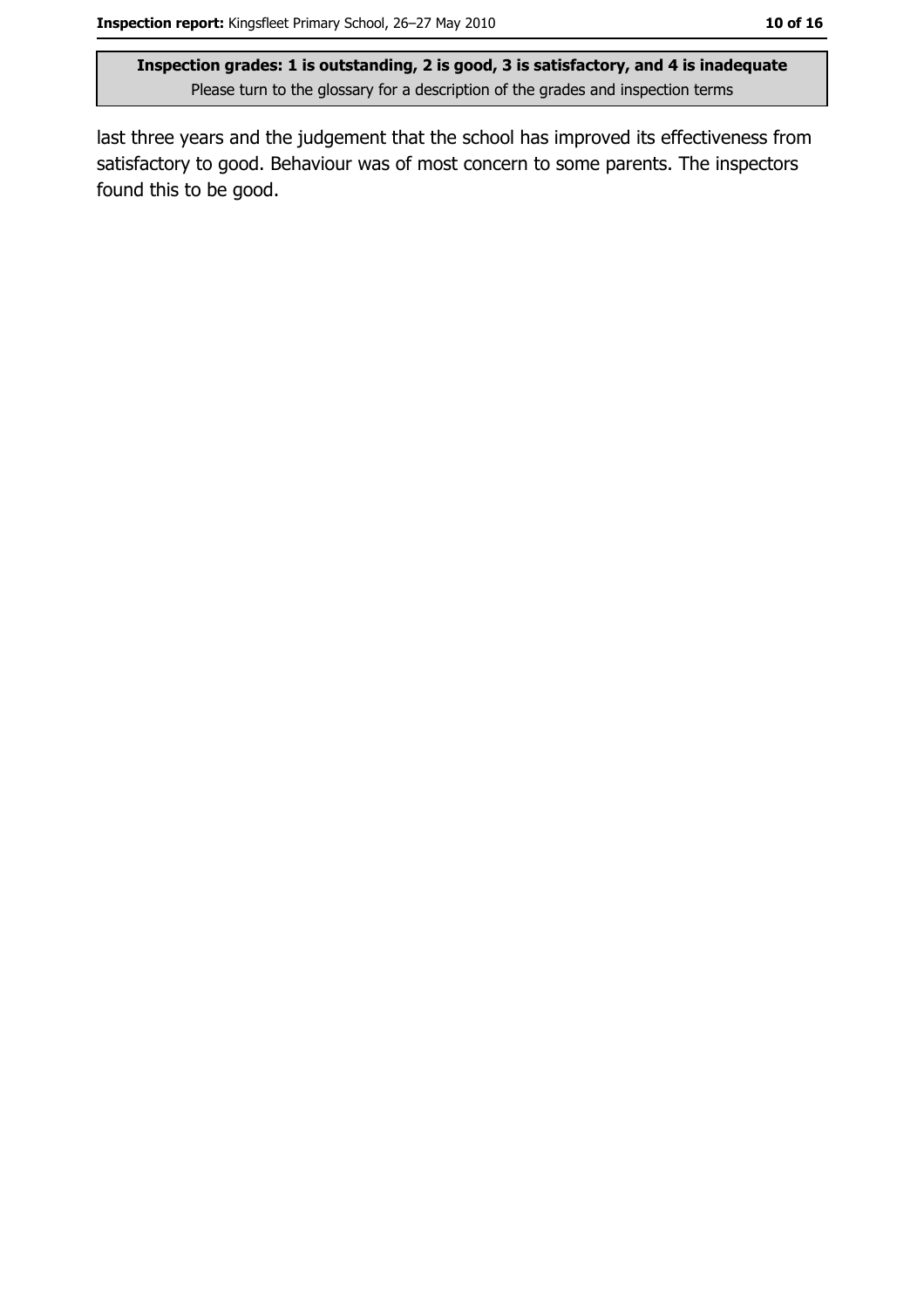#### Responses from parents and carers to Ofsted's questionnaire

Ofsted invited all the registered parents and carers of pupils registered at Kingsfleet Primary School to complete a questionnaire about their views of the school.

In the questionnaire, parents and carers were asked to record how strongly they agreed with 13 statements about the school. The inspection team received 60 completed questionnaires by the end of the on-site inspection. In total, there are 176 pupils registered at the school.

| <b>Statements</b>                                                                                                                                                                                                                                       | <b>Strongly</b><br><b>Agree</b> |               | <b>Agree</b> |               | <b>Disagree</b> |                | <b>Strongly</b><br>disagree |                |
|---------------------------------------------------------------------------------------------------------------------------------------------------------------------------------------------------------------------------------------------------------|---------------------------------|---------------|--------------|---------------|-----------------|----------------|-----------------------------|----------------|
|                                                                                                                                                                                                                                                         | <b>Total</b>                    | $\frac{0}{0}$ | <b>Total</b> | $\frac{0}{0}$ | <b>Total</b>    | $\frac{0}{0}$  | <b>Total</b>                | $\frac{0}{0}$  |
| My child enjoys school                                                                                                                                                                                                                                  | 32                              | 53            | 23           | 38            | 3               | 5              | $\overline{2}$              | 3              |
| The school keeps my child<br>safe                                                                                                                                                                                                                       | 24                              | 40            | 31           | 52            | 4               | $\overline{7}$ | 1                           | $\overline{2}$ |
| The school informs me<br>about my child's progress                                                                                                                                                                                                      | 18                              | 30            | 38           | 63            | 4               | $\overline{7}$ | 0                           | 0              |
| My child is making enough<br>progress at this school                                                                                                                                                                                                    | 16                              | 27            | 32           | 53            | 11              | 18             | 1                           | $\overline{2}$ |
| The teaching is good at this<br>school                                                                                                                                                                                                                  | 21                              | 35            | 26           | 43            | 9               | 15             | 1                           | $\overline{2}$ |
| The school helps me to<br>support my child's learning                                                                                                                                                                                                   | 23                              | 38            | 29           | 48            | 8               | 13             | 0                           | $\mathbf 0$    |
| The school helps my child to<br>have a healthy lifestyle                                                                                                                                                                                                | 24                              | 40            | 30           | 50            | 3               | 5              | 1                           | $\overline{2}$ |
| The school makes sure that<br>my child is well prepared for<br>the future (for example<br>changing year group,<br>changing school, and for<br>children who are finishing<br>school, entering further or<br>higher education, or<br>entering employment) | 15                              | 25            | 28           | 47            | 11              | 18             | 0                           | $\mathbf 0$    |
| The school meets my child's<br>particular needs                                                                                                                                                                                                         | 19                              | 32            | 30           | 50            | 9               | 15             | $\overline{2}$              | 3              |
| The school deals effectively<br>with unacceptable behaviour                                                                                                                                                                                             | 10                              | 17            | 21           | 35            | 19              | 32             | 6                           | 10             |
| The school takes account of<br>my suggestions and<br>concerns                                                                                                                                                                                           | 16                              | 27            | 23           | 38            | 10              | 17             | 3                           | 5              |
| The school is led and<br>managed effectively                                                                                                                                                                                                            | 18                              | 30            | 24           | 40            | 13              | 22             | $\overline{2}$              | 3              |
| Overall, I am happy with my<br>child's experience at this<br>school                                                                                                                                                                                     | 27                              | 45            | 22           | 37            | 6               | 10             | 3                           | 5              |

The table above summarises the responses that parents and carers made to each statement. The percentages indicate the proportion of parents and carers giving that response out of the total number of completed questionnaires. Where one or more parents and carers chose not to answer a particular question, the percentages will not add up to 100%.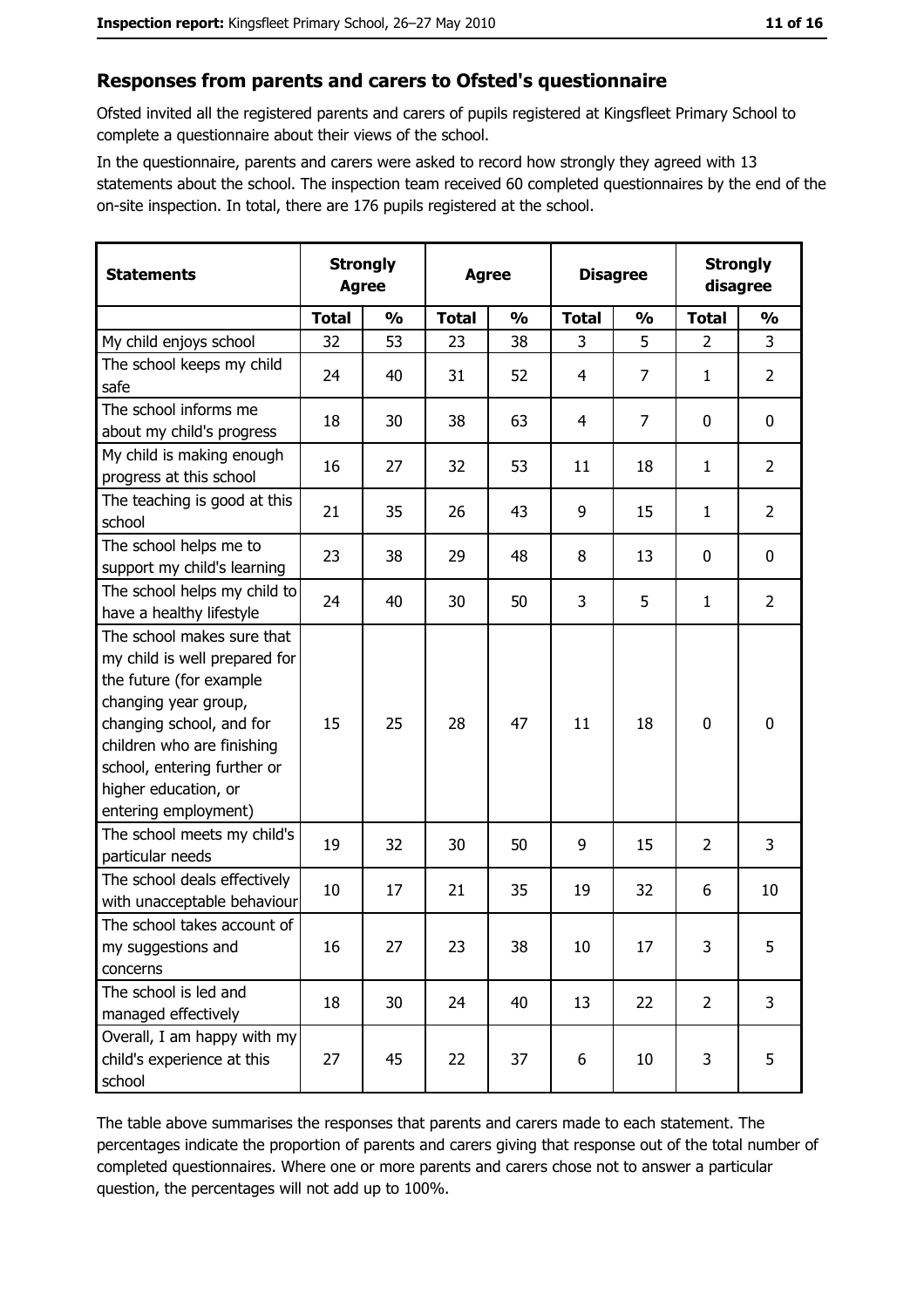# Glossary

| <b>Grade</b> | <b>Judgement</b> | <b>Description</b>                                                                                                                                                                                                               |
|--------------|------------------|----------------------------------------------------------------------------------------------------------------------------------------------------------------------------------------------------------------------------------|
| Grade 1      | Outstanding      | These features are highly effective. An oustanding<br>school provides exceptionally well for its pupils' needs.                                                                                                                  |
| Grade 2      | Good             | These are very positive features of a school. A school<br>that is good is serving its pupils well.                                                                                                                               |
| Grade 3      | Satisfactory     | These features are of reasonable quality. A satisfactory<br>school is providing adequately for its pupils.                                                                                                                       |
| Grade 4      | Inadequate       | These features are not of an acceptable standard. An<br>inadequate school needs to make significant<br>improvement in order to meet the needs of its pupils.<br>Ofsted inspectors will make further visits until it<br>improves. |

## What inspection judgements mean

### **Overall effectiveness of schools**

|                       | Overall effectiveness judgement (percentage of<br>schools) |      |                     |                   |
|-----------------------|------------------------------------------------------------|------|---------------------|-------------------|
| <b>Type of school</b> | <b>Outstanding</b>                                         | Good | <b>Satisfactory</b> | <b>Inadequate</b> |
| Nursery schools       | 51                                                         | 45   | 0                   | 4                 |
| Primary schools       | 6                                                          | 41   | 42                  | 10                |
| Secondary schools     | 8                                                          | 34   | 44                  | 14                |
| Sixth forms           | 10                                                         | 37   | 50                  | 3                 |
| Special schools       | 32                                                         | 38   | 25                  | 5                 |
| Pupil referral units  | 12                                                         | 43   | 31                  | 14                |
| All schools           | 9                                                          | 40   | 40                  | 10                |

New school inspection arrangements were introduced on 1 September 2009. This means that inspectors now make some additional judgements that were not made previously.

The data in the table above is for the period 1 September to 31 December 2009 and is the most recently published data available (see www.ofsted.gov.uk). Please note that the sample of schools inspected during the autumn term 2009 was not representative of all schools nationally, as weaker schools are inspected more frequently than good or outstanding schools.

Percentages are rounded and do not always add exactly to 100. Secondary school figures include those that have sixth forms, and sixth form figures include only the data specifically for sixth form inspection judgements.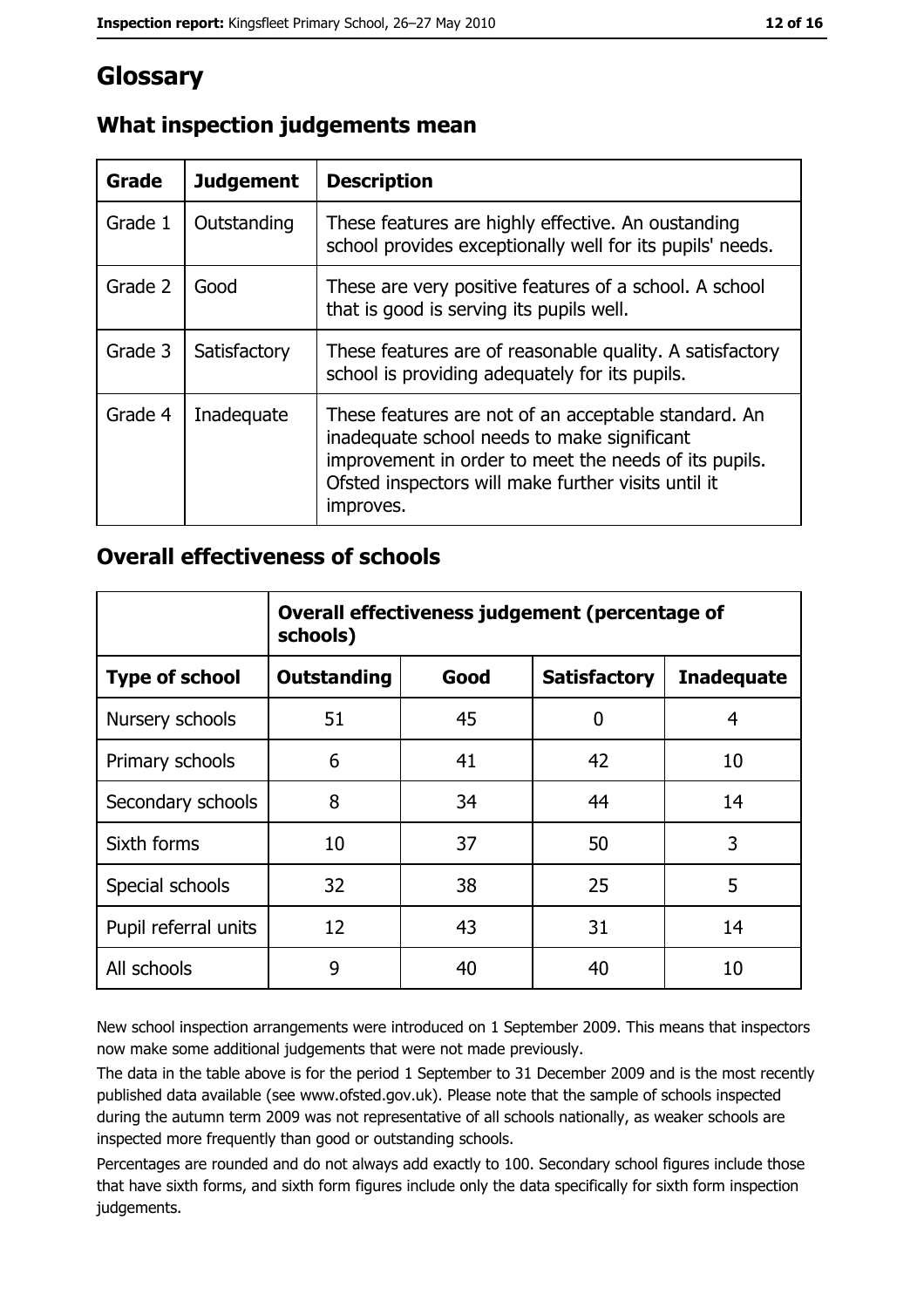# **Common terminology used by inspectors**

| Achievement:                  | the progress and success of a pupil in<br>their learning, development or training.                                                                                                                                                                                                                           |
|-------------------------------|--------------------------------------------------------------------------------------------------------------------------------------------------------------------------------------------------------------------------------------------------------------------------------------------------------------|
| Attainment:                   | the standard of the pupils' work shown by<br>test and examination results and in<br>lessons.                                                                                                                                                                                                                 |
| Capacity to improve:          | the proven ability of the school to<br>continue improving. Inspectors base this<br>judgement on what the school has<br>accomplished so far and on the quality of<br>its systems to maintain improvement.                                                                                                     |
| Leadership and management:    | the contribution of all the staff with<br>responsibilities, not just the headteacher,<br>to identifying priorities, directing and<br>motivating staff and running the school.                                                                                                                                |
| Learning:                     | how well pupils acquire knowledge,<br>develop their understanding, learn and<br>practise skills and are developing their<br>competence as learners.                                                                                                                                                          |
| <b>Overall effectiveness:</b> | inspectors form a judgement on a school's<br>overall effectiveness based on the findings<br>from their inspection of the school. The<br>following judgements, in particular,<br>influence what the overall effectiveness<br>judgement will be.                                                               |
|                               | The school's capacity for sustained<br>improvement.<br>Outcomes for individuals and groups<br>of pupils.<br>The quality of teaching.<br>The extent to which the curriculum<br>meets pupil's needs, including where<br>relevant, through partnerships.<br>The effectiveness of care, guidance<br>and support. |
| Progress:                     | the rate at which pupils are learning in<br>lessons and over longer periods of time. It<br>is often measured by comparing the<br>pupils' attainment at the end of a key<br>stage with their attainment when they<br>started.                                                                                 |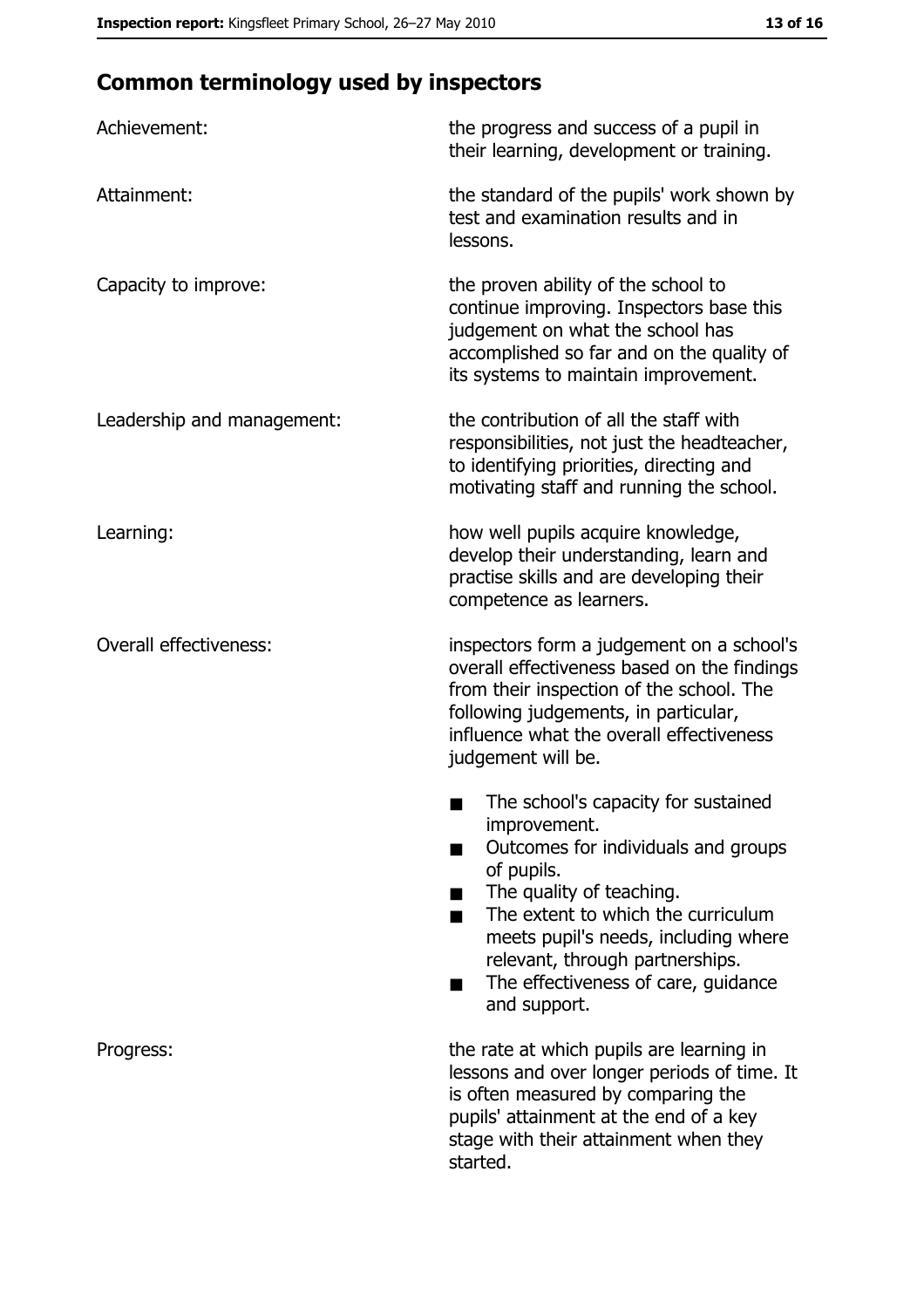This letter is provided for the school, parents and carers to share with their children. It describes Ofsted's main findings from the inspection of their school.



28 May 2010

Dear Pupils

Inspection of Kingsfleet Primary School, Felixstowe, IP11 9LY

Thank you for making us so welcome in your school. We enjoyed talking with you, looking at your work and seeing you learning in class. We found out that you go to a good school and here is a list of some of the things we liked best.

Children in the Reception class make a good start so that, by the time they move to Year 1, they are confident learners mostly working above the levels expected.

You learn well in lessons and make good progress because you are taught well.

Attainment has improved, and is above average in Years 2 and 6.

Your attendance and punctuality are above average. If improved a little more they could be excellent.

We were impressed by your manners and good behaviour and your strong understanding of how to eat healthily and keep fit. Well done!

Many interesting activities help you enjoy school and learn a lot.

All of the adults in your school make sure that you are well looked after, especially those of you who need that extra bit of help and support.

Your headteacher, governing body and teachers have done much to improve the school and are working hard to make it even better.

Every school has some things that could be improved. There are two areas we want vour school to concentrate on now.

We would like your teachers to ensure attainment improves further. To help, you can work hard on the areas where you your teachers say you need to focus your learning and let them know if the work is too easy.

We would also like your headteacher to provide you with more opportunities to learn about the customs and beliefs of different people in our country and abroad. Think about what other people can teach you and what you can tell them about the way you want to lead your lives.

I wish you great success in the future. It was a pleasure to meet you all.

Yours sincerely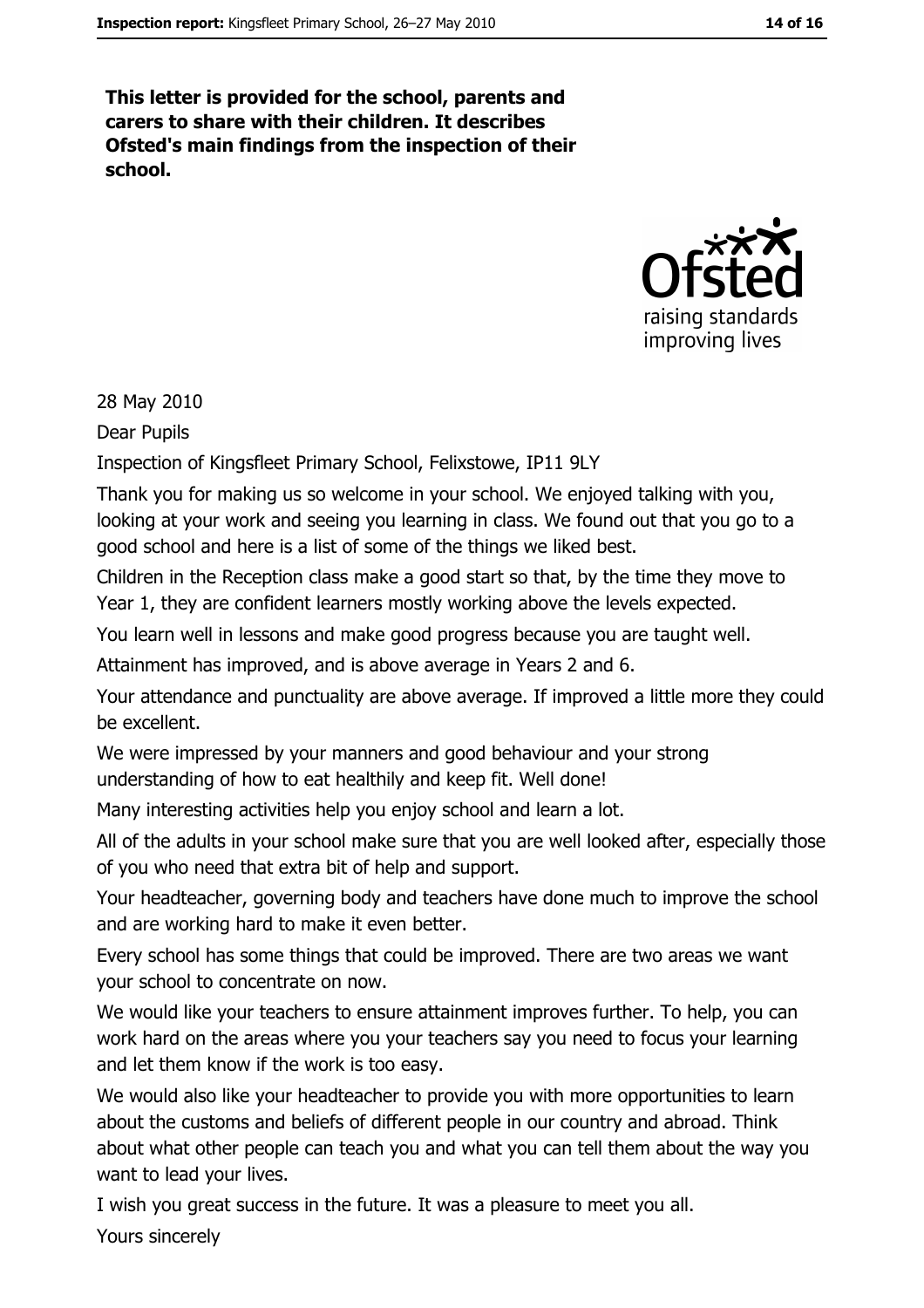Alan Jarvis Lead inspector